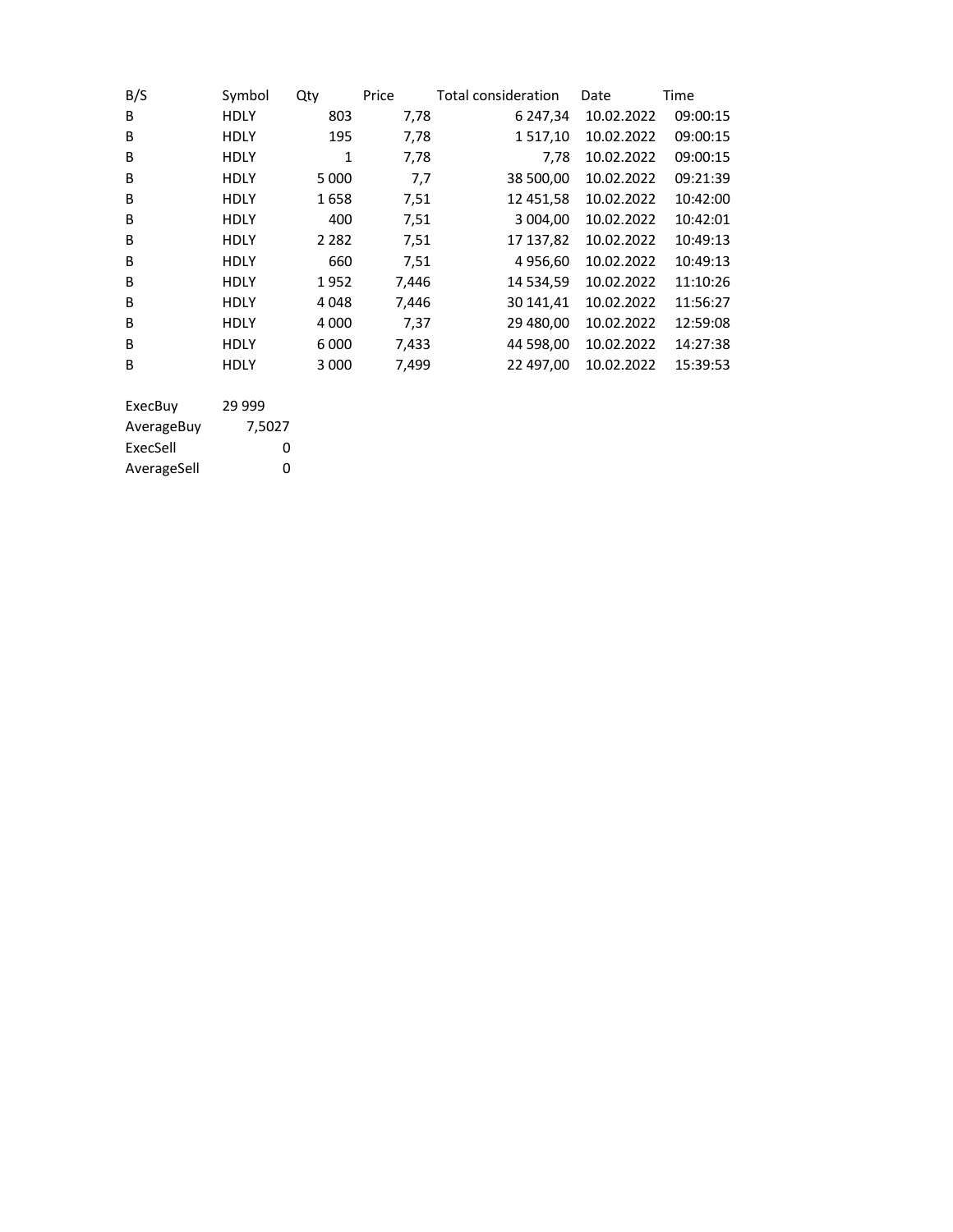| B/S     | Symbol      | Qty     | Price | <b>Total consideration</b> | Date       | Time     |
|---------|-------------|---------|-------|----------------------------|------------|----------|
| B       | <b>HDLY</b> | 6 0 0 0 | 7,6   | 45 600,00                  | 11.02.2022 | 09:36:14 |
| B       | HDLY        | 3 0 0 0 | 7,5   | 22 500,00                  | 11.02.2022 | 10:06:58 |
| B       | HDLY        | 99      | 7,5   | 742,50                     | 11.02.2022 | 10:54:03 |
| B       | HDLY        | 3 9 0 1 | 7,5   | 29 257,50                  | 11.02.2022 | 10:54:03 |
| B       | HDLY        | 2913    | 7,44  | 21 672,72                  | 11.02.2022 | 12:27:28 |
| B       | <b>HDLY</b> | 299     | 7,44  | 2 2 2 4, 5 6               | 11.02.2022 | 12:27:31 |
| B       | <b>HDLY</b> | 270     | 7,5   | 2 025,00                   | 11.02.2022 | 14:00:23 |
| B       | HDLY        | 1445    | 7,5   | 10 837,50                  | 11.02.2022 | 14:00:23 |
| B       | HDLY        | 2 2 8 5 | 7,5   | 17 137,50                  | 11.02.2022 | 14:00:23 |
| B       | HDLY        | 1768    | 7,613 | 13 459,78                  | 11.02.2022 | 14:24:02 |
| B       | HDLY        | 4 2 3 2 | 7,615 | 32 226,68                  | 11.02.2022 | 14:24:02 |
| B       | HDLY        | 6 000   | 7,503 | 45 018,00                  | 11.02.2022 | 15:10:06 |
| B       | <b>HDLY</b> | 2 0 0 0 | 7,584 | 15 168,00                  | 11.02.2022 | 15:43:54 |
|         |             |         |       |                            |            |          |
| ExecBuy | 34 212      |         |       |                            |            |          |

| 7,5374 |
|--------|
| O      |
| O      |
|        |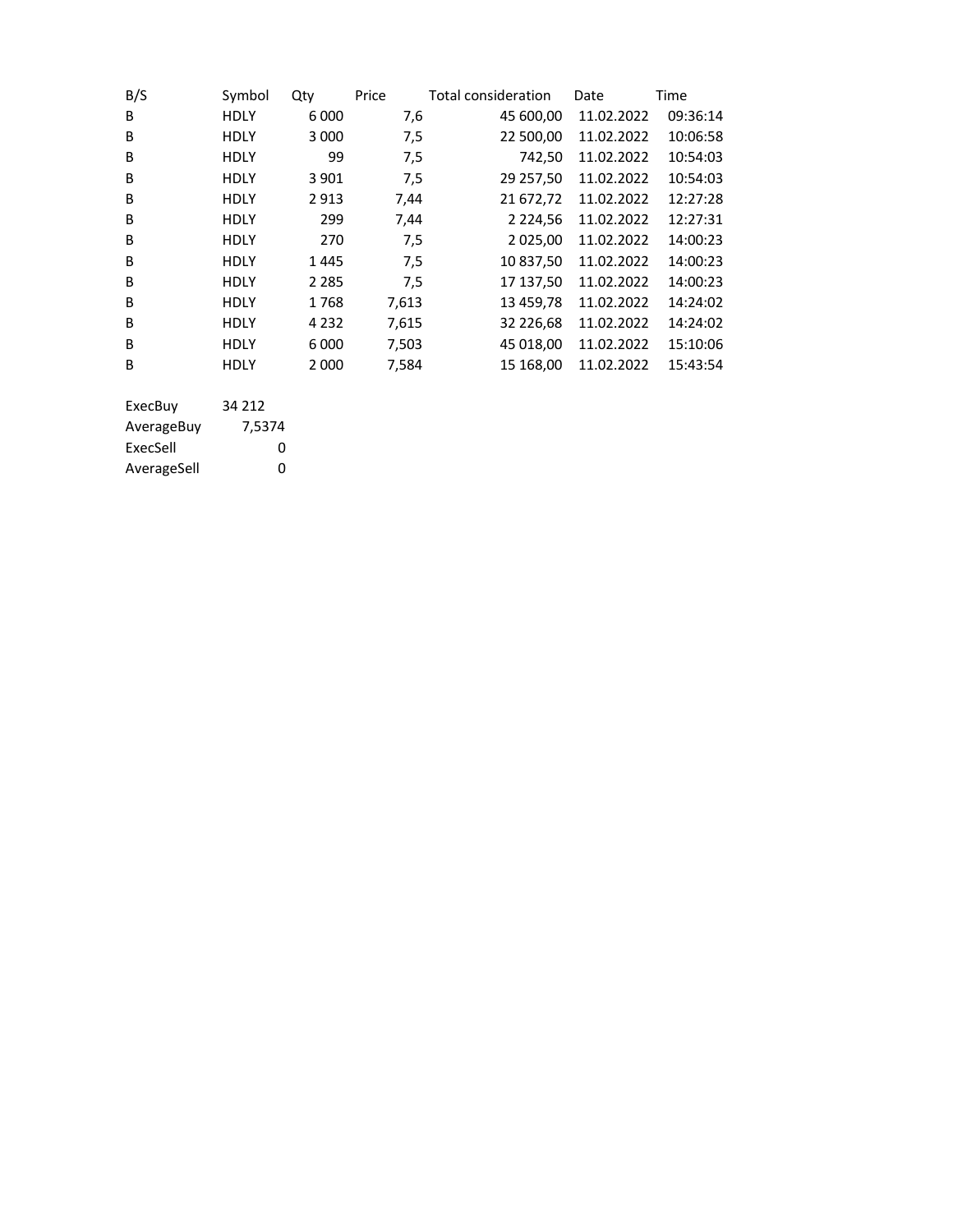| B/S        | Symbol      | Qty     | Price | Total consideration | Date       | Time     |
|------------|-------------|---------|-------|---------------------|------------|----------|
| B          | <b>HDLY</b> | 1554    | 7,42  | 11 530,68           | 14.02.2022 | 09:42:24 |
| B          | <b>HDLY</b> | 3446    | 7,42  | 25 5 69, 32         | 14.02.2022 | 10:00:39 |
| B          | <b>HDLY</b> | 2 0 0 0 | 7,3   | 14 600,00           | 14.02.2022 | 10:15:30 |
| B          | HDLY        | 2 0 0 0 | 7,493 | 14 986,00           | 14.02.2022 | 10:27:22 |
| B          | <b>HDLY</b> | 4740    | 7,35  | 34 839,00           | 14.02.2022 | 11:17:52 |
| B          | <b>HDLY</b> | 3 2 6 0 | 7,35  | 23 961,00           | 14.02.2022 | 11:17:52 |
| B          | <b>HDLY</b> | 3 9 6 0 | 7,339 | 29 062,44           | 14.02.2022 | 11:42:36 |
| B          | <b>HDLY</b> | 2040    | 7,339 | 14 971,56           | 14.02.2022 | 11:42:36 |
| B          | <b>HDLY</b> | 2548    | 7,392 | 18 834,82           | 14.02.2022 | 12:35:03 |
| B          | <b>HDLY</b> | 2 3 7 5 | 7,392 | 17 556,00           | 14.02.2022 | 12:35:03 |
| B          | <b>HDLY</b> | 481     | 7,392 | 3 555,55            | 14.02.2022 | 12:35:03 |
| B          | <b>HDLY</b> | 596     | 7,392 | 4 4 0 5 , 6 3       | 14.02.2022 | 12:35:03 |
| B          | <b>HDLY</b> | 3 0 0 0 | 7,31  | 21 930,00           | 14.02.2022 | 14:38:40 |
| B          | <b>HDLY</b> | 4 000   | 7,18  | 28 720,00           | 14.02.2022 | 15:30:33 |
|            |             |         |       |                     |            |          |
| ExecBuy    | 36 000      |         |       |                     |            |          |
| AverageBuy | 7,3478      |         |       |                     |            |          |

ExecSell 0 AverageSell 0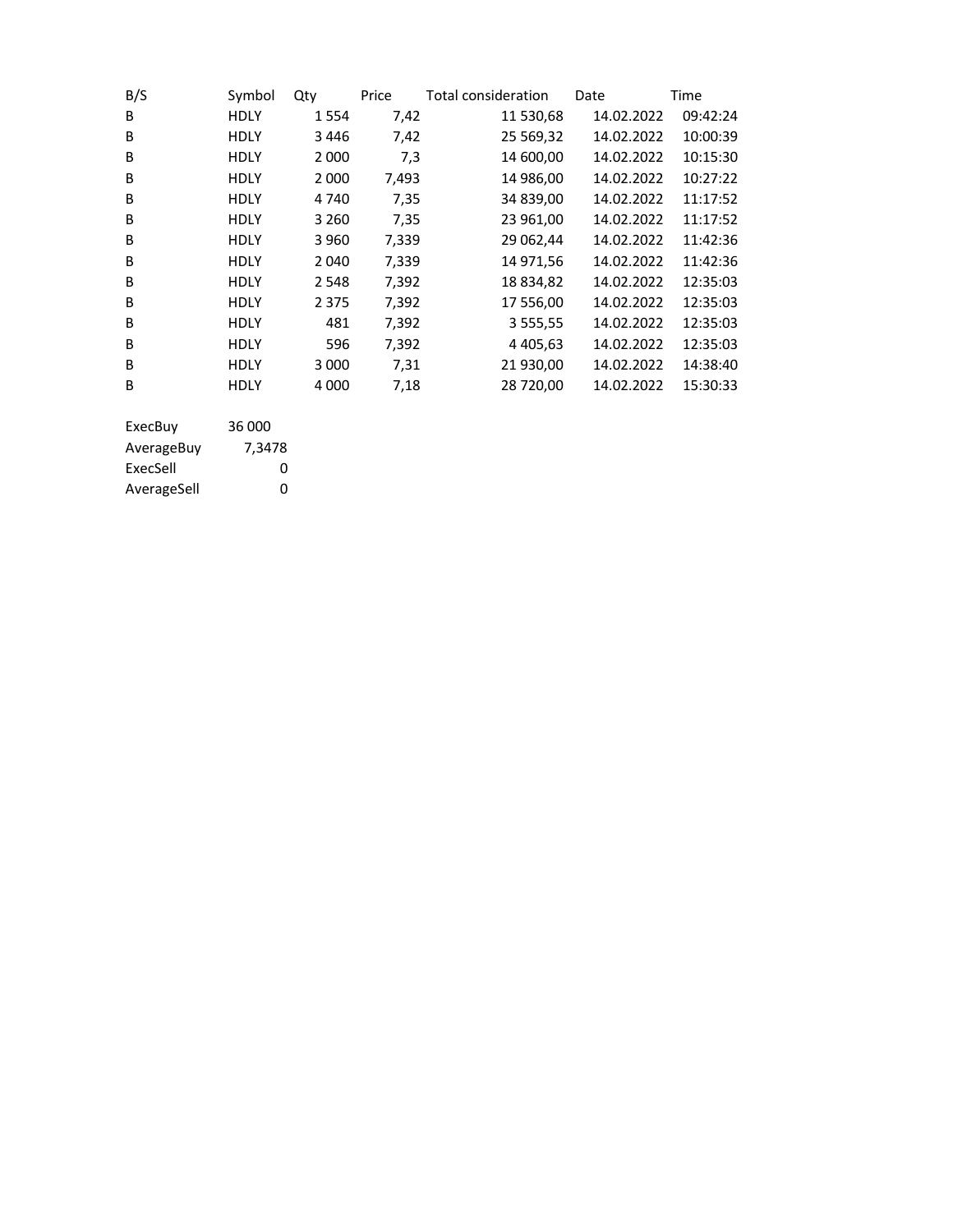| B/S | Symbol      | Qty     | Price          | Total consideration | Date       | Time     |
|-----|-------------|---------|----------------|---------------------|------------|----------|
| В   | <b>HDLY</b> | 5 0 0 0 | 7,65           | 38 250,00           | 15.02.2022 | 09:18:55 |
| B   | <b>HDLY</b> | 4 0 0 0 | 7,2            | 28 800,00           | 15.02.2022 | 09:38:35 |
| B   | <b>HDLY</b> | 1 0 0 0 | 7,185          | 7 185,00            | 15.02.2022 | 10:35:15 |
| B   | <b>HDLY</b> | 3 0 0 0 | 7,18           | 21 540,00           | 15.02.2022 | 10:50:30 |
| B   | <b>HDLY</b> | 3 0 0 0 | 7,2            | 21 600,00           | 15.02.2022 | 11:22:15 |
| B   | <b>HDLY</b> | 1 2 0 8 | 7,13           | 8 613,04            | 15.02.2022 | 12:39:03 |
| B   | <b>HDLY</b> | 1 2 0 4 | 7,13           | 8 5 8 4 , 5 2       | 15.02.2022 | 12:39:17 |
| B   | <b>HDLY</b> | 1088    | 7,13           | 7 757,44            | 15.02.2022 | 12:44:42 |
| B   | <b>HDLY</b> | 1452    | 7,205          | 10 461,66           | 15.02.2022 | 12:51:58 |
| B   | <b>HDLY</b> | 548     | 7,205          | 3 948,34            | 15.02.2022 | 12:51:58 |
| B   | <b>HDLY</b> | 1 1 7 4 | 7,121          | 8 3 6 0 , 0 5       | 15.02.2022 | 13:36:59 |
| B   | <b>HDLY</b> | 2826    | 7,121          | 20 123,95           | 15.02.2022 | 13:36:59 |
| B   | <b>HDLY</b> | 664     | 7,15           | 4 747,60            | 15.02.2022 | 13:43:11 |
| B   | <b>HDLY</b> | 1 1 7 5 | 7,15           | 8 4 0 1 , 25        | 15.02.2022 | 13:43:11 |
| B   | <b>HDLY</b> | 1 1 6 2 | 7,257          | 8 4 3 2 , 6 3       | 15.02.2022 | 13:46:44 |
| B   | <b>HDLY</b> | 1 1 7 5 | 7,257          | 8526,98             | 15.02.2022 | 13:46:44 |
| В   | <b>HDLY</b> | 163     | 7,257          | 1 182,89            | 15.02.2022 | 13:48:22 |
| B   | <b>HDLY</b> | 636     | 7,15           | 4 547,40            | 15.02.2022 | 14:25:25 |
| B   | <b>HDLY</b> | 525     | 7,15           | 3753,75             | 15.02.2022 | 14:26:06 |
| B   | <b>HDLY</b> | 2 0 0 0 | 7,102          | 14 204,00           | 15.02.2022 | 14:32:14 |
| B   | <b>HDLY</b> | 4 0 0 0 | $\overline{7}$ | 28 000,00           | 15.02.2022 | 14:40:57 |
| B   | <b>HDLY</b> | 3 500   | 7,15           | 25 025,00           | 15.02.2022 | 15:26:05 |
| B   | <b>HDLY</b> | 3 500   | 7,505          | 26 267,50           | 15.02.2022 | 16:16:44 |

| ExecBuy     | 44 000 |
|-------------|--------|
| AverageBuy  | 7,2344 |
| ExecSell    | ŋ      |
| AverageSell | ŋ      |
|             |        |